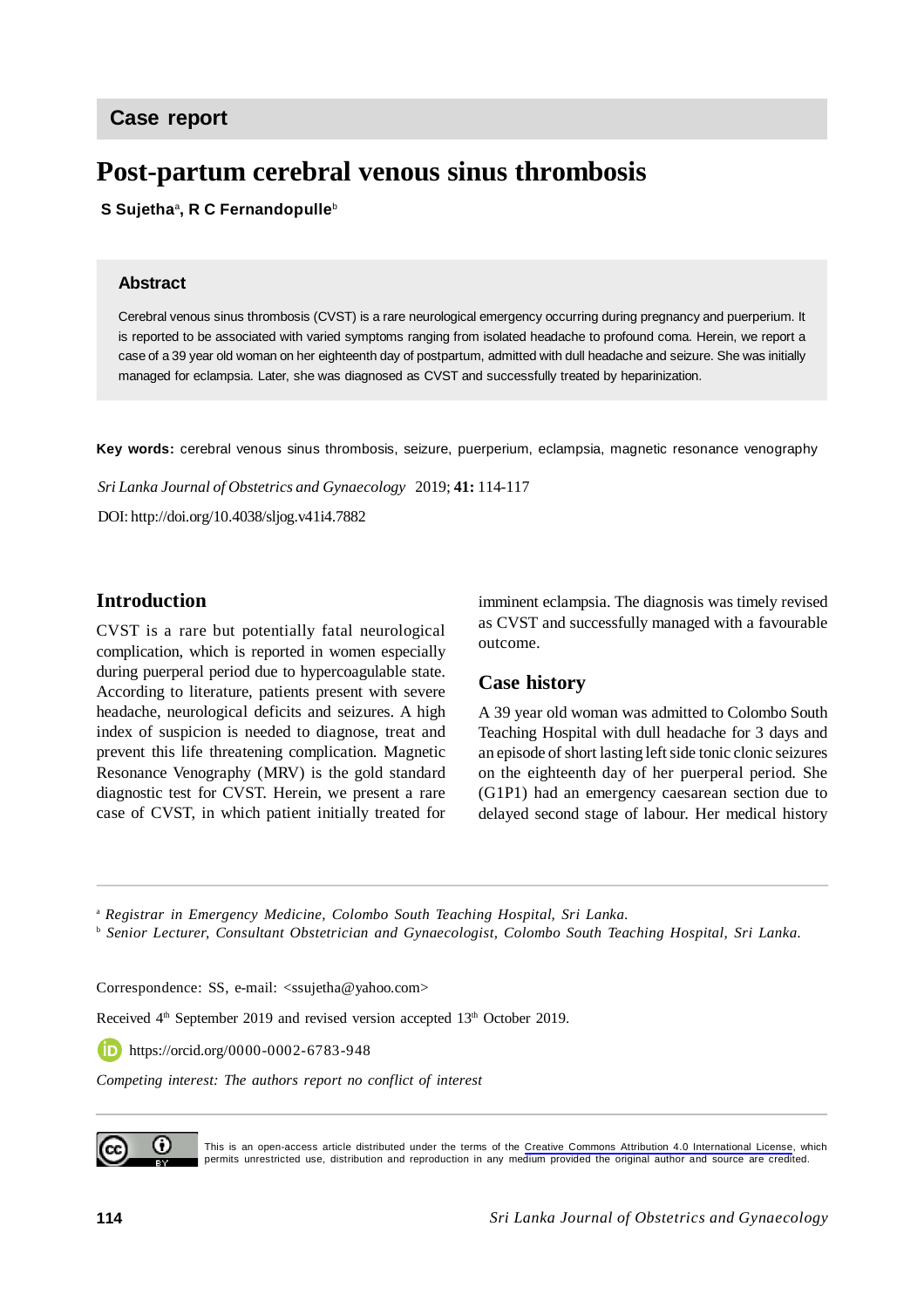was unremarkable. Further, her pregnancy period was uneventful including the immediate postpartum period. Hence, she was discharged on  $2<sup>nd</sup>$  post-operative day. There was no history of pre eclamptic symptoms, loss of consciousness, neck pain and fever.

On admission, she was conscious and well oriented. Her temperature was normal with no evidence of petechial rashes and peripheral oedema. Her blood pressure (BP) was 140/80mmHg and pulse rate was 88bpm. There was no focal neurological deficit and normal reflexes. Further, fundoscopy revealed no papilledema. Her gynaecologic examination was compatible with postpartum period. Blood investigations revealed normal complete blood count with haemoglobin 10.3g/dl and normal renal, hepatic, and coagulation profiles.

Further, she developed a short lasting partial seizures followed by secondary generalized tonic clonic seizure, few hours after admission. Hence, she was clinically

suspected as a case of imminent eclampsia and immediately treated. However, due to normal BP, urine albumin and blood investigations throughout hospital stay, other causes also had been considered.

Due to ongoing convulsions, antiepileptic was initiated. Non contrast computerised tomography (NCCT) brain was found to be normal. Magnetic resonance imaging (MRI) with MRV confirmed superior sagittal sinus thrombosis (SSST) and left transverse sinus thrombosis (LTST) up to sigmoid sinus with right parietal venous haemorrhagic infarction. Hence, it was diagnosed as cerebral venous sinus thrombosis. Upon conclusive diagnosis of CVST, she was managed by team of gynaecologist, neurologist and haematologist. She was admitted to intensive care unit (ICU) and LMW Heparin therapeutic dose was commenced. Her symptoms improved within a few days. LMW Heparin was continued and planned to do repeat MRI after 2 weeks to decide about oral anticoagulant.



Figure 1. **MRV image.**

MRV shows superior sagittal sinus thrombosis (SSST) and left transverse sinus thrombosis (LTST) up to sigmoid sinus.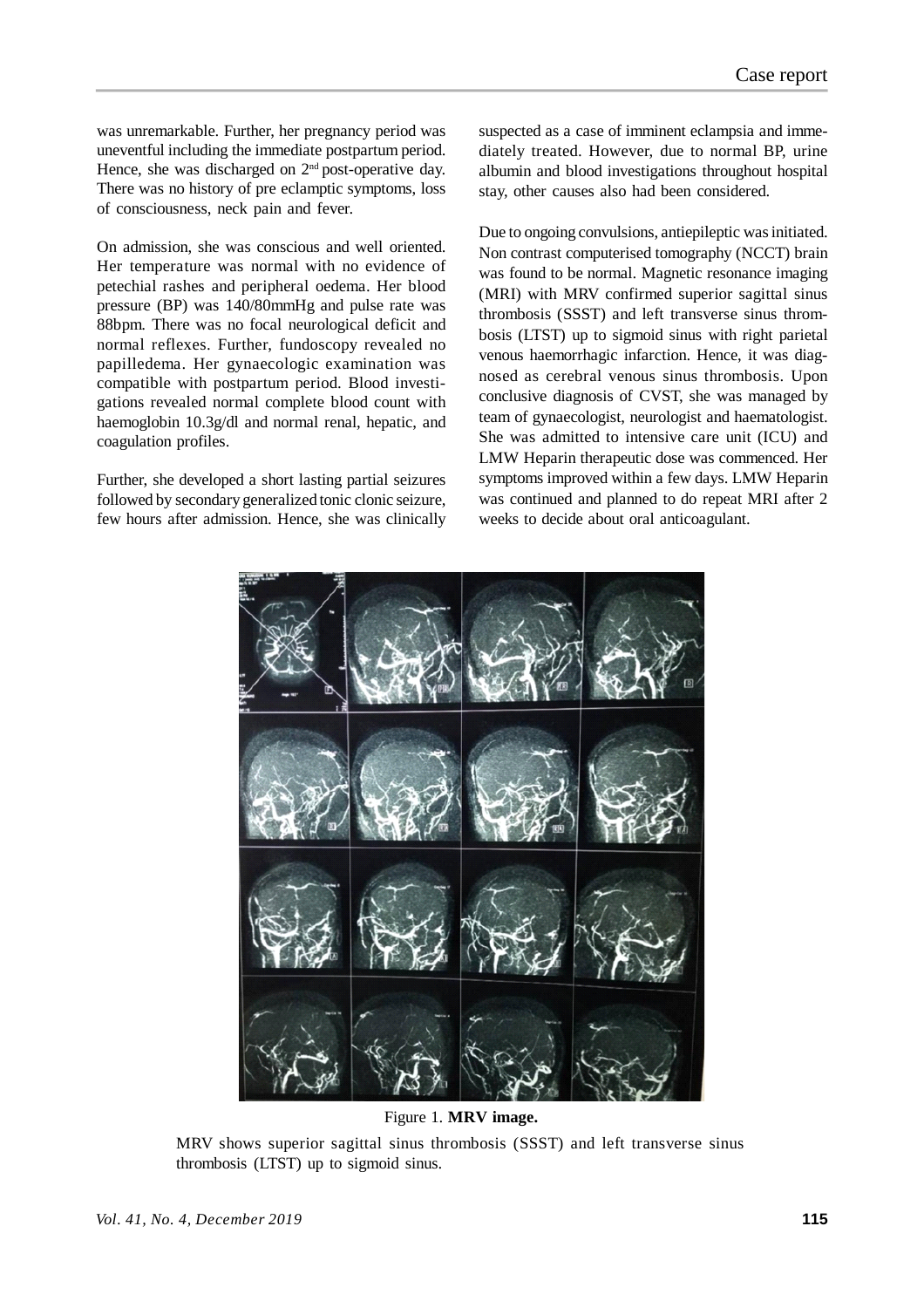

Figure 2. **MRI image.** MRI shows right parietal venous haemorrhagic infarction.

# **Discussion**

CVST is a rare form of venous thromboembolism (VTE). It is characterized by a highly variable clinical spectra, difficult diagnosis, variable aetiologies and prognosis. Its incidence varies between 1 in 11000 to 1 in 45000 pregnancies<sup>1</sup>. Superior and transverse sinuses are commonly involved.

CVST refers to complete or partial obstruction of cerebral veins results in venous congestion, cerebral oedema caused by increasing the capillary hydrostatic pressure, venous infarction, petechial haemorrhages and occlusion of venous sinuses results in intracranial hypertension<sup>2</sup>. Risk factors of CVST are associated with the classical Virchow triad of thrombogenesis: vessel wall damage, blood stasis and hypercoagulability. Hypercoagulability is the most important factor in development of cerebral venous thrombosis. Reported risk factors of CVST are obesity, smoking, congenital or acquired thrombophilia, malignancy, oral contraceptive pills and pregnancy. Pregnancy related risk factors include sepsis, preeclampsia, thrombophilia and delivery by caesarean section<sup>1</sup>. Risk factors in above case were caesarean section and post-partum period.

Headache (80-90%) is the common presenting symptom, which initially make it difficult to differentiate this rare complication from several common diagnoses such as eclampsia<sup>3</sup>. Focal or generalized seizures are reported in 40% of the cases: some have neurological deficit<sup>4</sup>. The specific presentation depends on location, extent of the thrombosis and the presence of associated cortical lesions. Patient presented in above case with seizures and dull headache on the eighteenth day of the postpartum period and managed as eclampsia. As the symptoms continued, other possible causes were considered.

Imaging studies remain the cornerstone of diagnosis.